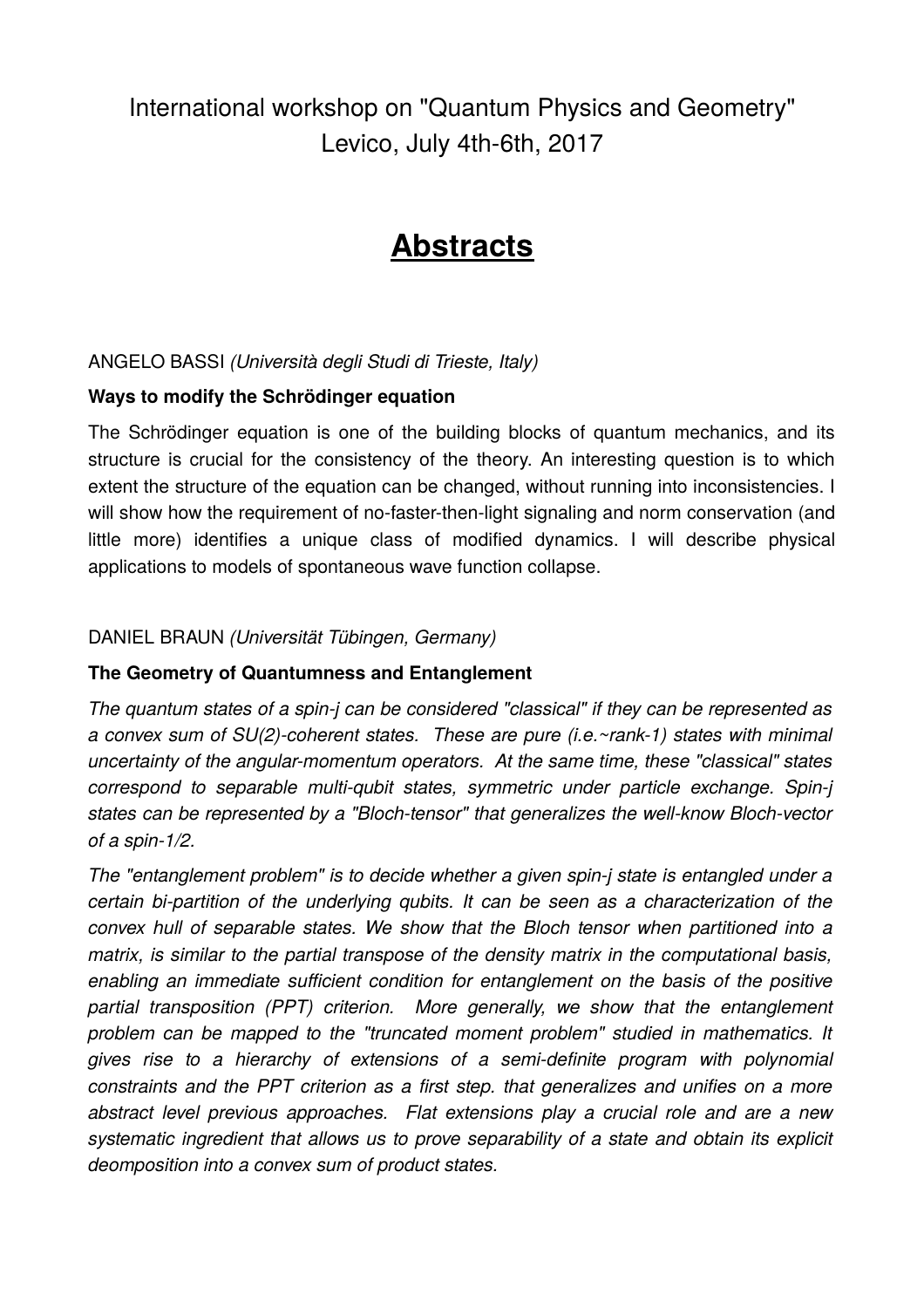#### LUCA CHIANTINI *(Università di Siena, Italy)*

## **Minimal decompositions and the geometry of finite sets.**

*In the study of the rank decomposition of tensors, often one knows a particular decomposition, and the problem concerns its minimality or uniqueness. This happens, for instance, in the study of the complexity of block tensors (Strassen's conjecture) or in the study of the minimality of special decompositions (Comon's problem). We show that a geometric analysis of the finite projective set associated with a decomposition yields some conclusions on its minimality or uniqueness. The geometric methods are essentially based on the analysis of numerical invariants of the finite set (Hilbert function, Segre function). The results go beyond the numerical range of applicability of the Kruskal's criterion.*

# MATTHIAS CHRISTANDL *(Department of Mathematical Sciences, Copenhagen, Denmark)*

# **On the tensor rank of networks of entangled pairs: tensor surgery and the laser method**

*We prove upper bounds on the tensor rank of networks of entangled pairs. Any graph defines such a network by associating an entangled pair to each edge of the graph. We present two methods. First, we introduce a surgery-like procedure to transform a good decomposition of a well-chosen tensor into a good decomposition of a tensor of interest. We illustrate the method with surgery on the cycle graph, which corresponds to the iterated matrix multiplication tensor and obtain the first nontrivial rank results for large odd cycles and optimal asymptotic rank results for all cycles. Second, we generalize Strassen's laser method to higher- order tensors in order to show a nontrivial upper bound on the asymptotic rank for the complete graph. "Per edge" this improves on the best upper bound on the matrix multiplication exponent [LG14], for four or more vertices. In entanglement theory, our results amount to protocols for creating a network of entangled pairs from GHZ states by SLOCC. In communication complexity theory, our results imply new bounds on the nondeterministic quantum communication of equality games. Our work is inspired and tightly connected with the vast body of research on matrix multiplication.*

# ELISA ERCOLESSI *(Università di Bologna, Italy)*

# **Symmetric logarithmic derivative and the Fisher tensor for mixed states of an n-level quantum system.**

*We will discuss the notion of symmetric logarithmic derivative and define the Fisher tensor on the space of mixed states of an n-level quantum system. We will describe the geometric nature of such a tensor, by reviewing the algebraic and geometrical structures with which such space is naturally endowed.*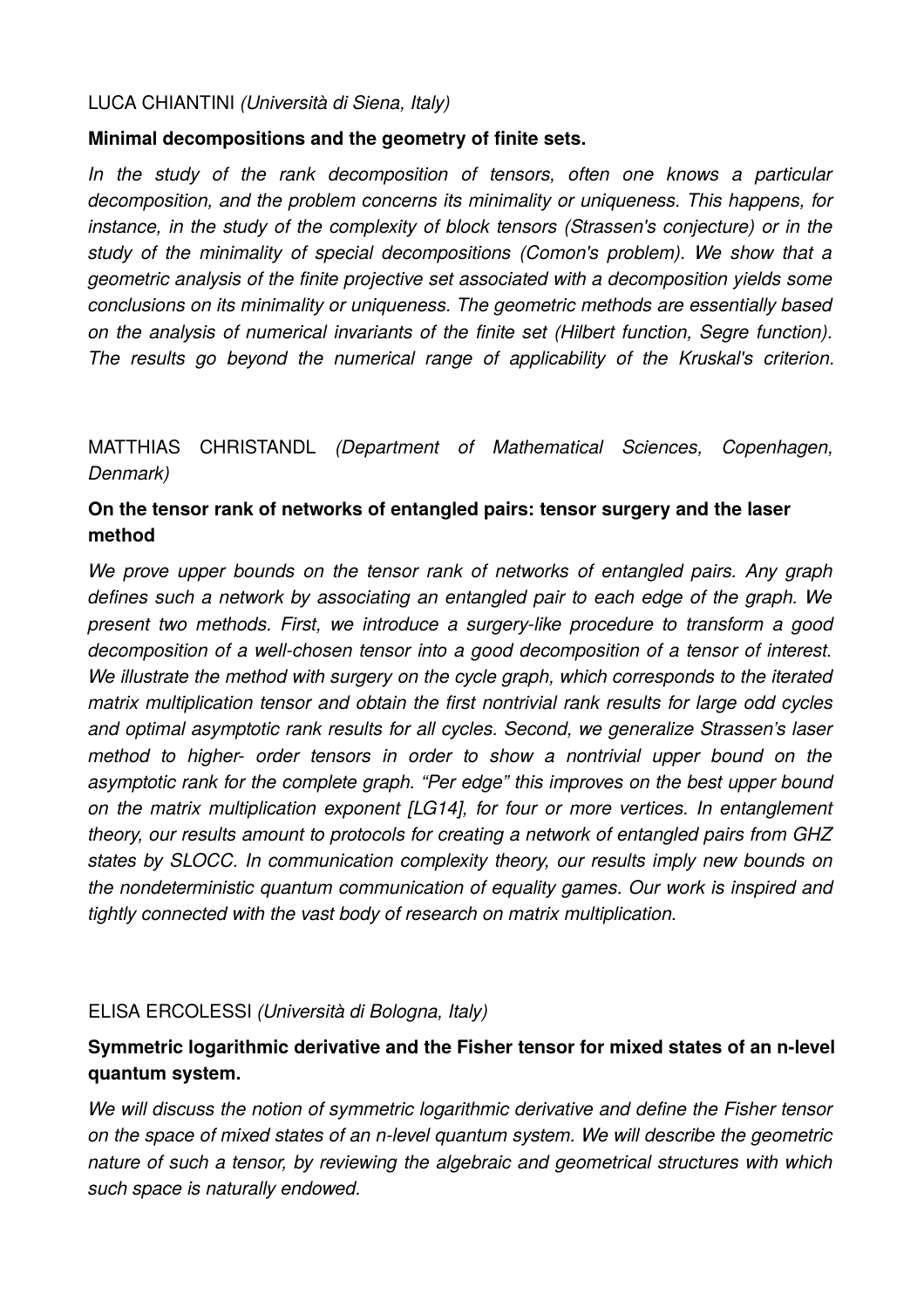#### FREDERIC HOLWECK *(University of Technology of Belfort-Montbéliard, France)*

#### **Entanglement, auxiliary varieties and simple singularities**

*Algebraic geometry can be used to describe SLOCC entanglement classes of pure multipartite quantum systems by introducing auxiliary varieties (secants, duals) of the set of separable states. Many entanglement classifications can be recast in this language allowing us to establish a dictionnary between works of geometers and questions from quantum information theory. After looking, from this perspective, at various classifications proposed in the past 15 years in the physics literature, I'll focus on the concept of dual varieties. I will show how simple singularities of hypersurfaces can be attached to entanglement classes and discuss what it could be good for.*

# ROBERT KÖNIG *(Technische Universität München, Germany)* **Quantum computation with Turaev-Viro codes**

*The Turaev-Viro invariant for a closed 3-manifold is defined as the contraction of a certain tensor network. The tensors correspond to tetrahedra in a triangulation of the manifold, with values determined by a fixed spherical category. For a manifold with boundary, the tensor network has free indices that can be associated to qudits, and its contraction gives the coefficients of a quantum error-correcting code. The code has local stabilizers determined by Levin and Wen. By studying braid group representations acting on equivalence classes of colored ribbon graphs embedded in a punctured sphere, we identify the anyons, and give a simple recipe for mapping fusion basis states of the doubled category to ribbon graphs. Combined with known universality results for anyonic systems, this provides a large family of schemes for quantum computation based on local deformations of stabilizer codes. These schemes may serve as a starting point for developing fault-tolerance schemes using continuous stabilizer measurements and active error-correction.* 

*This is joint work with Greg Kuperberg and Ben Reichardt.*

# JOSEPH LANDSBERG *(Texas A&M University, College Station, TX, USA)*

# **On the quantum max flow/min cut problem.**

*The quantum max flow fails to be equal to the quantum min cut, in contrast to the classical case where equality holds. I will discuss this failure and questions regarding tensor networks that the problem gives rise to.*

*This is joint work with Micheal Walter.*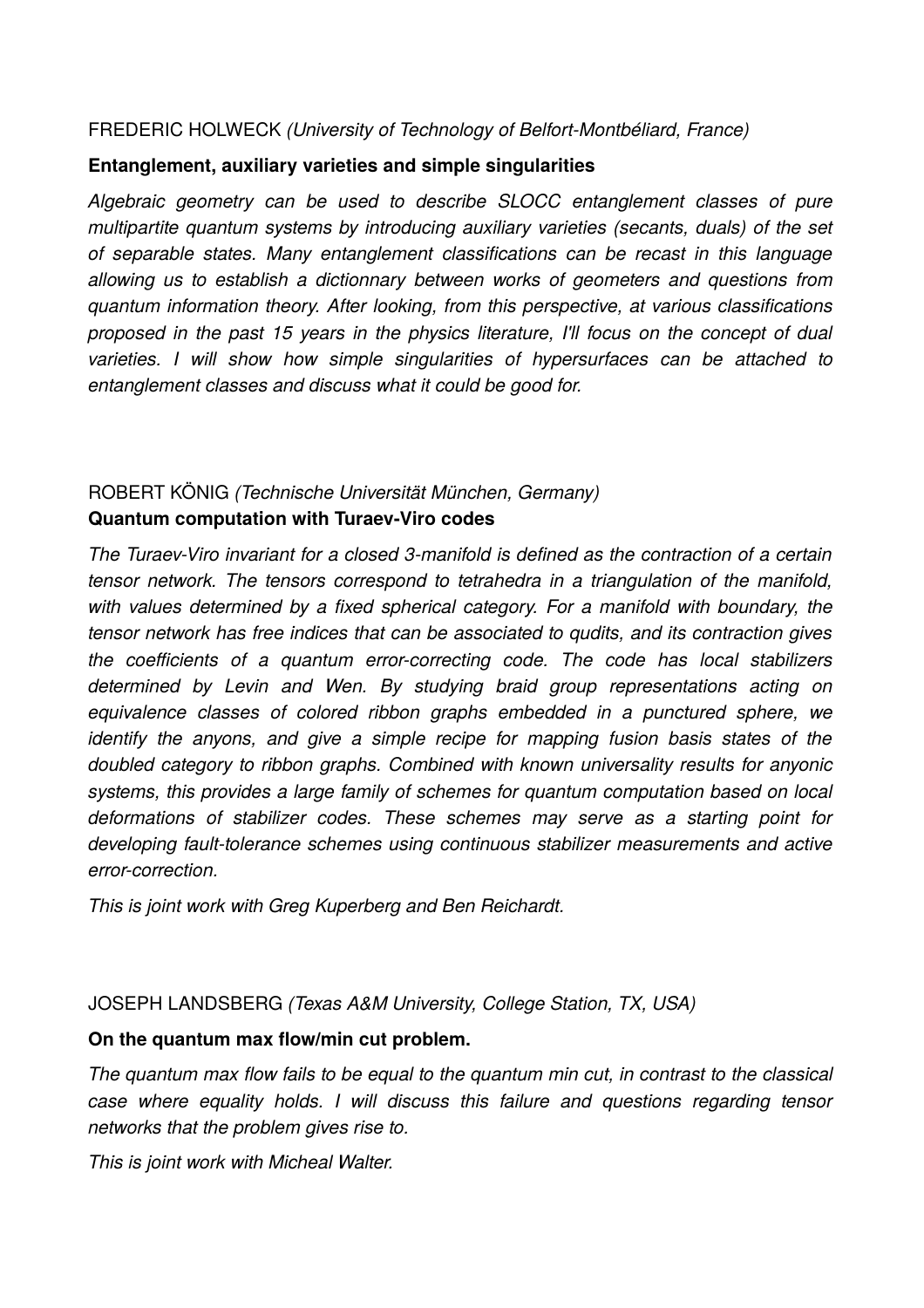### CHIARA MACCHIAVELLO *(Università di Pavia, Italy)*

#### **Entanglement, complementarity and correlations**

*We provide an interpretation of entanglement based on classical correlations between measurement outcomes of complementary properties for composite quantum systems. We start with the bipartite case and discuss in particular what classical correlations in the measurements of these complementary properties tell us about the quantum correlations of the state of the system under consideration. We show that states that have correlations for complementary observables beyond a certain threshold value are entangled. The reverse is not true, however. We also show that, surprisingly, bipartite separable states with quantum correlations exhibit smaller correlations for complementary observables with respect to classical states.*

*We use mutual information as a measure of classical correlations, but we conjecture that the first result holds also for other measures (e.g. the Pearson correlation coefficient or the sum of conditional probabilities). We extend this approach to multipartite systems and introduce new measures of multipartite quantum correlations based on classical correlations of complementary outcomes. We show how these measures,based on the classical mutual information, can be used to detect high-dimensional tripartite entanglement by using only a few local measurements.*

# GIUSEPPE MARMO *(Università di Napoli "Federico II", Italy)*

#### **Evolution on the stratified manifold of quantum states**

We shall argue that the space of quantum states of a finite dimensional quantum systems is a stratified manifold.Stratified by the rank of thestates.Three classes of vector fields arise naturally, the first one generates isospectral transformations,the second one generates transformations which change the spectrum but preserve the rank ,and the third one does not preserve the rank. All three of them are necessary to describe a linear Markovian evolution.

# DAVIDE PASTORELLO *(Università di Trento, Italy)* **Two-way quantum key distribution based on tripartite entanglement**

*Entanglement is a well-known resourse in quantum information and quantum cryptography. The celebrated EPR protocol exploits quantum correlations of entangled pairs to share a private key between two clients and uses the violation of Bell inequalities to detect eavesdropping attacks.*

*In this talk I propose a two-way QKD scheme based on preparation and processing of*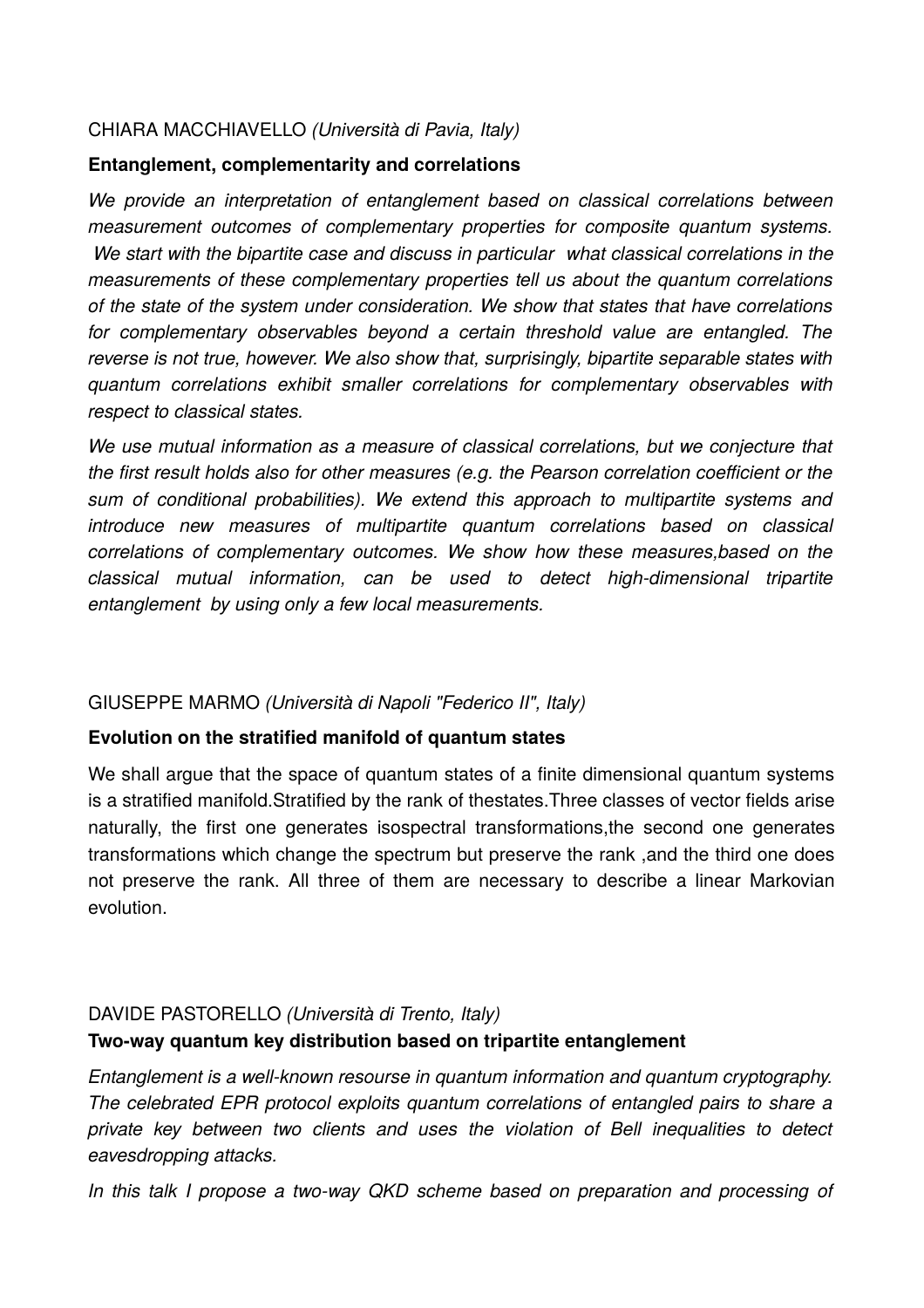*tripartite entangled states which turns out to be an extension of standard EPR protocol with a significant increasing of the secret key rate. The security of the QKD scheme is basically guaranteed by the entanglement monogamy and any eavesdropping attack can be detected by the computation of a test statistic to check the violation of CHSH inequality.*

## ERIC ROWELL *(Texas A&M University, College Station, TX, USA)*

## **Topological Quantum Computation**

*The topological model for quantum computation is an inherently fault-tolerant computation scheme, storing information in topological (rather than local) degrees of freedom with quantum gates typically realized by braiding quasi-particles in two dimensional media. Representation theory plays several key roles in this model, and I will describe a few of them along with some related open problems.*

# *BASSANO VACCHINI (Università degli Studi di Milano, Italy)*

#### **Open quantum systems and non-Markovian evolutions**

We will introduce the theory of open quantum systems, relevant for systems whose interaction with unobserved degrees of freedom cannot be neglected. The emphasis will be on the structure and characterization of quantum dynamical maps providing the reduced system dynamics, featuring decoherence and dissipative effects. In particular we will discuss recent developments in the characterization of the dynamics of such open quantum systems which allow for a possible definition of quantum non-Markovianity, considering the possible connection with Markovian and non-Markovian classical stochastic processes.

# *FRANK VERSTRAETE* (Universitaet Wien, Austria)

# **Characterizing topological phases of matter using matrix product operator algebras**

#### JON YARD *(University of Waterloo and Perimeter Institute, Canada)*

#### **Lines, designs and quantum mechanics over class fields**

Wigner showed that the automorphism group of complex projective HIlbert space, the natural arena for quantum mechanics, is generated by unitary transformations and complex conjugation. Projective spaces over number fields can have further symmetries via field automorphisms commuting with complex conjugation. In this talk, I will describe what is known about the existence of tight (and thus minimal) complex projective 2